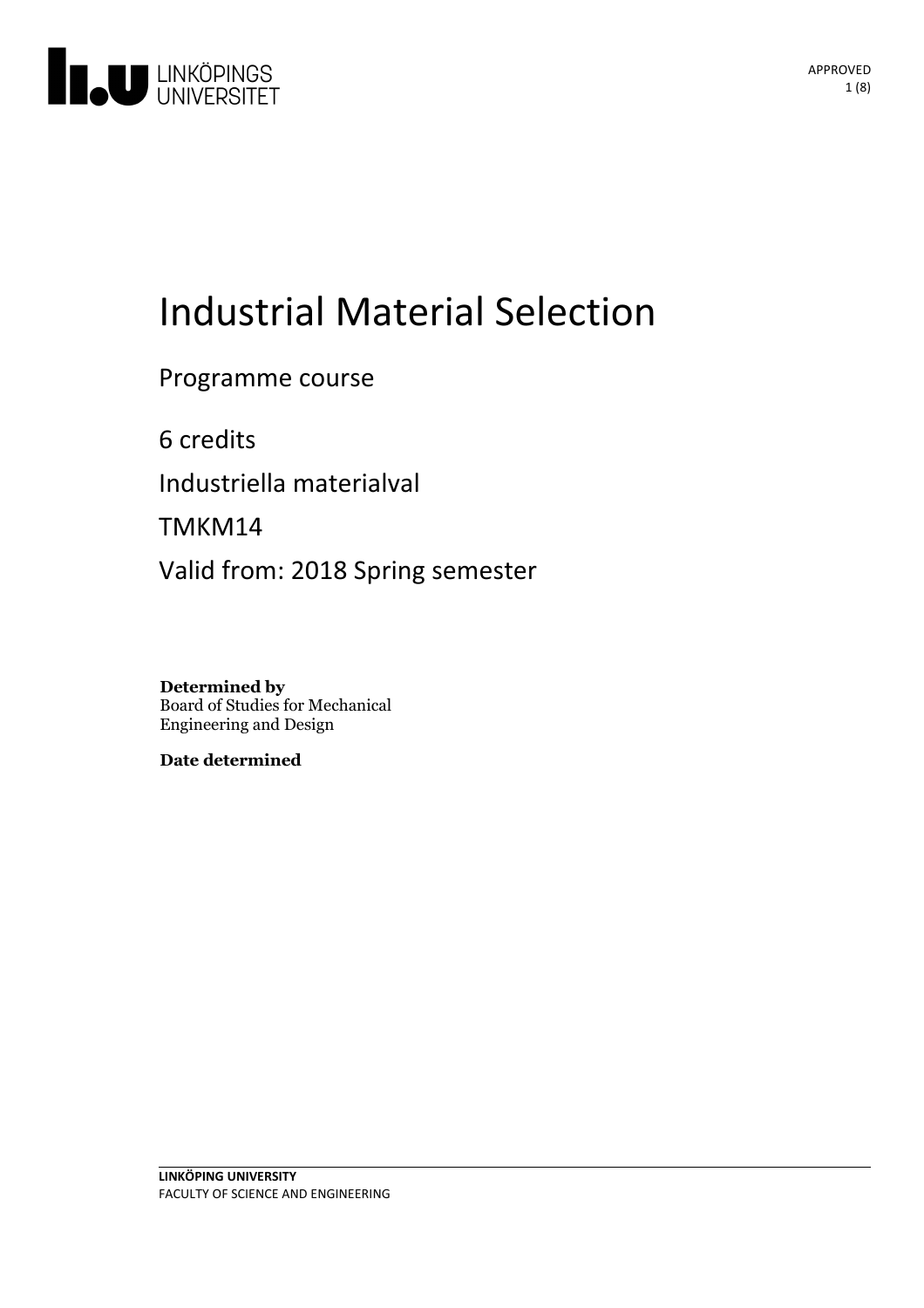# Main field of study

Mechanical Engineering

### Course level

First cycle

### Advancement level

 $G<sub>2</sub>X$ 

### Course offered for

Mechanical Engineering, M Sc in Engineering

#### Entry requirements

Note: Admission requirements for non-programme students usually also include admission requirements for the programme and threshold requirements for progression within the programme, or corresponding.

### Prerequisites

Engineering Materials, Solid Mechanics.

### Intended learning outcomes

After completion of the course the student will

- show understanding the interactions between design, processing and
- material. <br>  $\bullet$  show understanding of a material selection based on the internal structure of the material.
- $\bullet$  be able to do a systematic and sustainable materials selection based on the
- methods presented in the course.<br>• show awareness of the environmental impact of the materials selection<br>throughout components life cycle.
- $\bullet$  be able to use materials selection as a tool in the design process.

### Course content

Computer exercises using the CES software for sustainable and systematic material selection. The link between material choices and material properties as well as the internal structure of the material. Handeling of multiple constraints and objectives in conflict. Hand-in assignment in systematic material selection. Project assignment in sustainable and systematic materials selection.

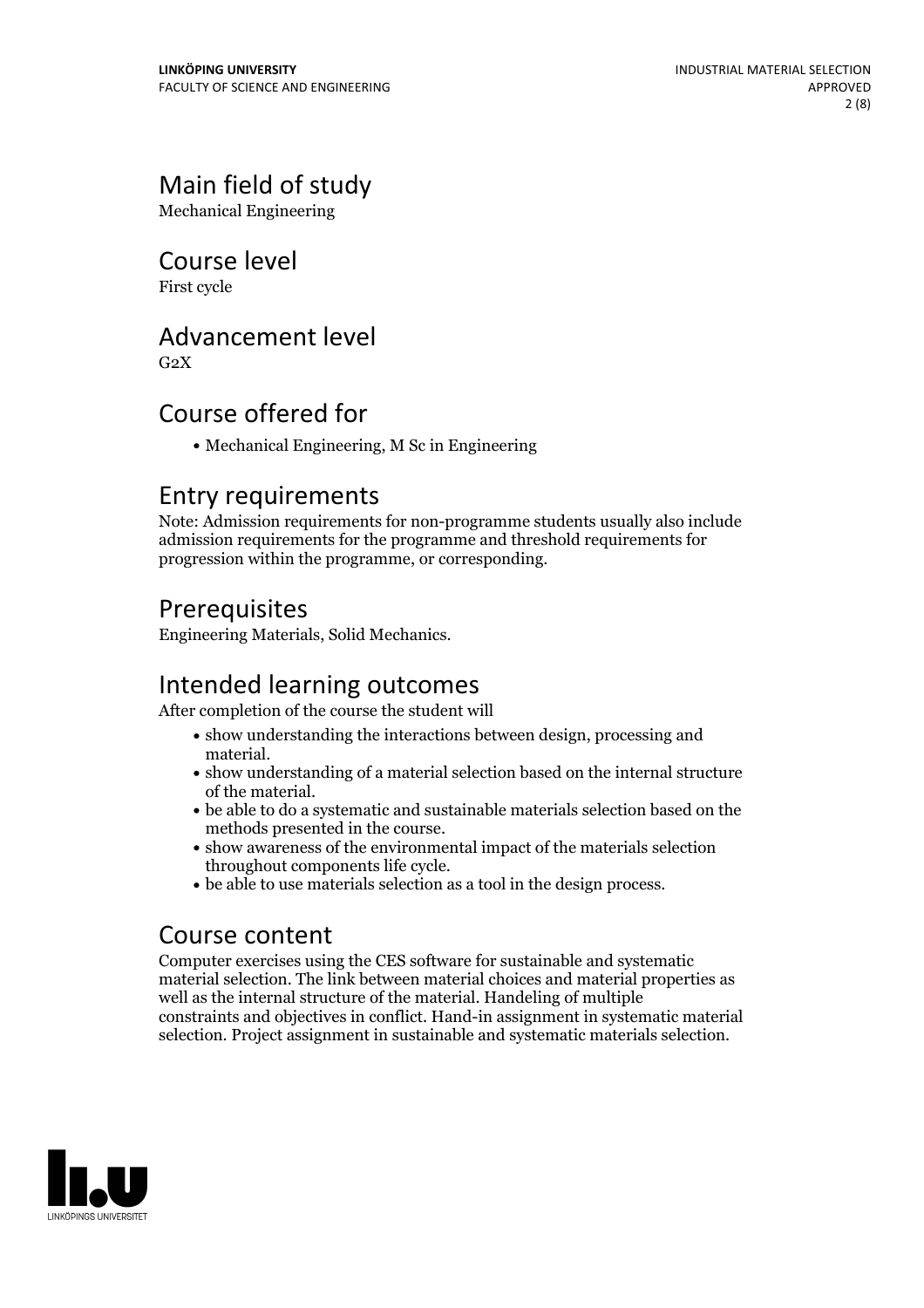# Teaching and working methods

Lectures, tutorials, computer tutorials and project work as well as handin assignment and a written test of the theory content.

The course is given throughout the semester,  $Ht_1 + Ht_2$ . Where the theory is mostly given during HT1 and the project is conducted during HT2.

### Examination

| PRA1 | Project assignment | 3 credits | U, 3, 4, 5 |
|------|--------------------|-----------|------------|
| KTR1 | Written test       | 2 credits | U.G        |
| UPG2 | Hand-in-assignment | 1 credits | U.G        |

#### Grades

Four-grade scale, LiU, U, 3, 4, 5

## Other information

Supplementary courses: Deformation and Fracture, New Materials, Polymers and Lightweight materials.

#### Department

Institutionen för ekonomisk och industriell utveckling

### Director of Studies or equivalent

Mikael Segersäll

# Examiner

Mattias Calmunger

# Course website and other links

### Education components

Preliminary scheduled hours: 48 h Recommended self-study hours: 112 h

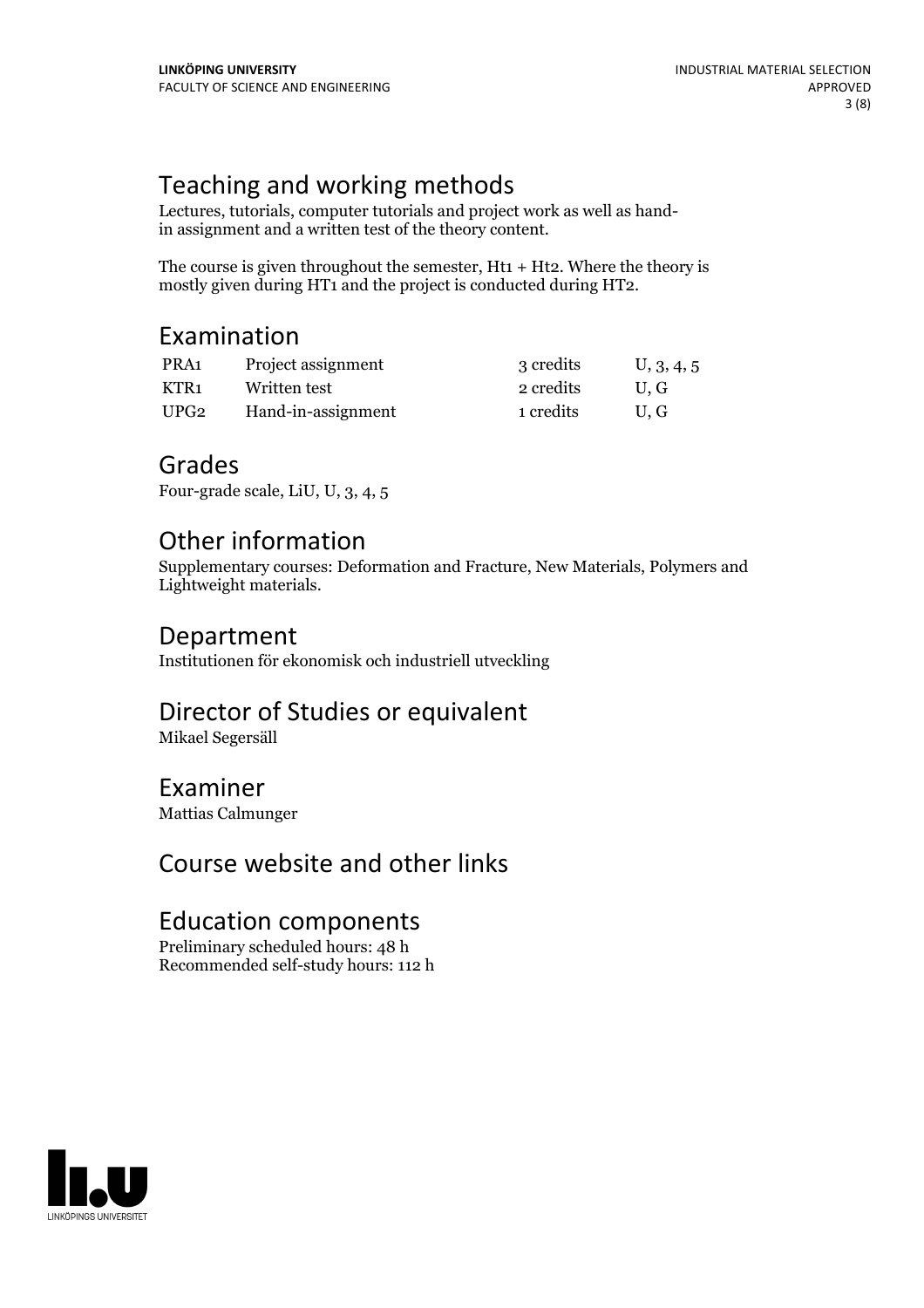# Course literature

**Books**

Michael F. Ashby., *Materials Selection in Mechanical Design*

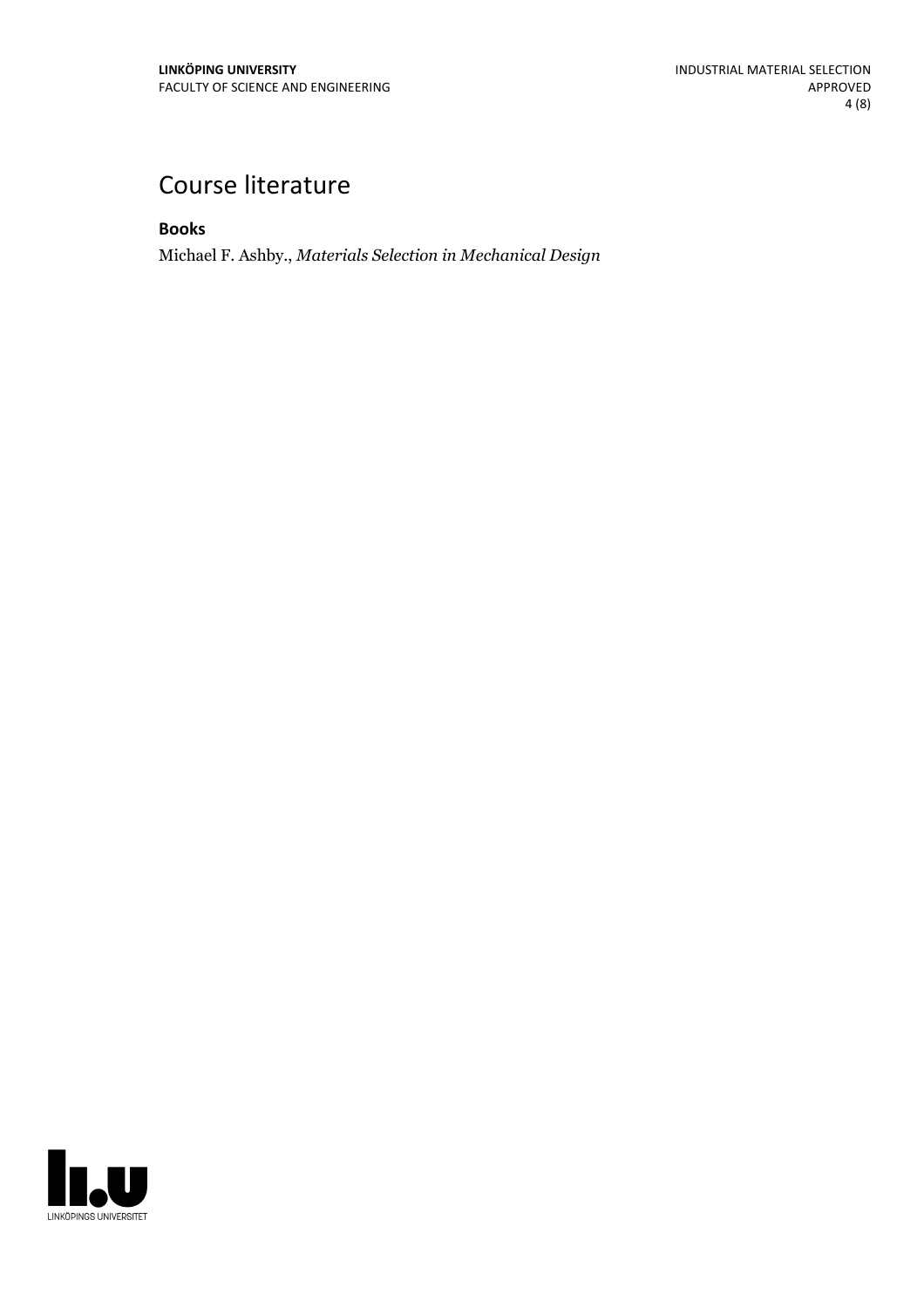# **Common rules**

#### **Course syllabus**

A syllabus has been established for each course. The syllabus specifies the aim and contents of the course, and the prior knowledge that a student must have in order to be able to benefit from the course.

#### **Timetabling**

Courses are timetabled after a decision has been made for this course concerning its assignment to a timetable module. A central timetable is not drawn up for courses with fewer than five participants. Most project courses do not have a central timetable.

#### **Interrupting a course**

The vice-chancellor's decision concerning regulations for registration, deregistration and reporting results (Dnr LiU-2015-01241) states that interruptions in study are to be recorded in Ladok. Thus, all students who do not participate in a course for which they have registered must record the interruption, such that the registration on the course can be removed. Deregistration from <sup>a</sup> course is carried outusing <sup>a</sup> web-based form: www.lith.liu.se/for-studenter/kurskomplettering?l=sv.

#### **Cancelled courses**

Courses with few participants (fewer than 10) may be cancelled or organised in a manner that differs from that stated in the course syllabus. The board of studies is to deliberate and decide whether a course is to be cancelled orchanged from the course syllabus.

#### **Regulations relatingto examinations and examiners**

Details are given in a decision in the university's rule book: http://styrdokument.liu.se/Regelsamling/VisaBeslut/622678.

#### **Forms of examination**

#### **Examination**

Written and oral examinations are held at least three times a year: once immediately after the end of the course, once in August, and once (usually) in one of the re-examination periods. Examinations held at other times are to follow a decision of the board of studies.

Principles for examination scheduling for courses that follow the study periods:

courses given in VT1 are examined for the first time in March, with re-

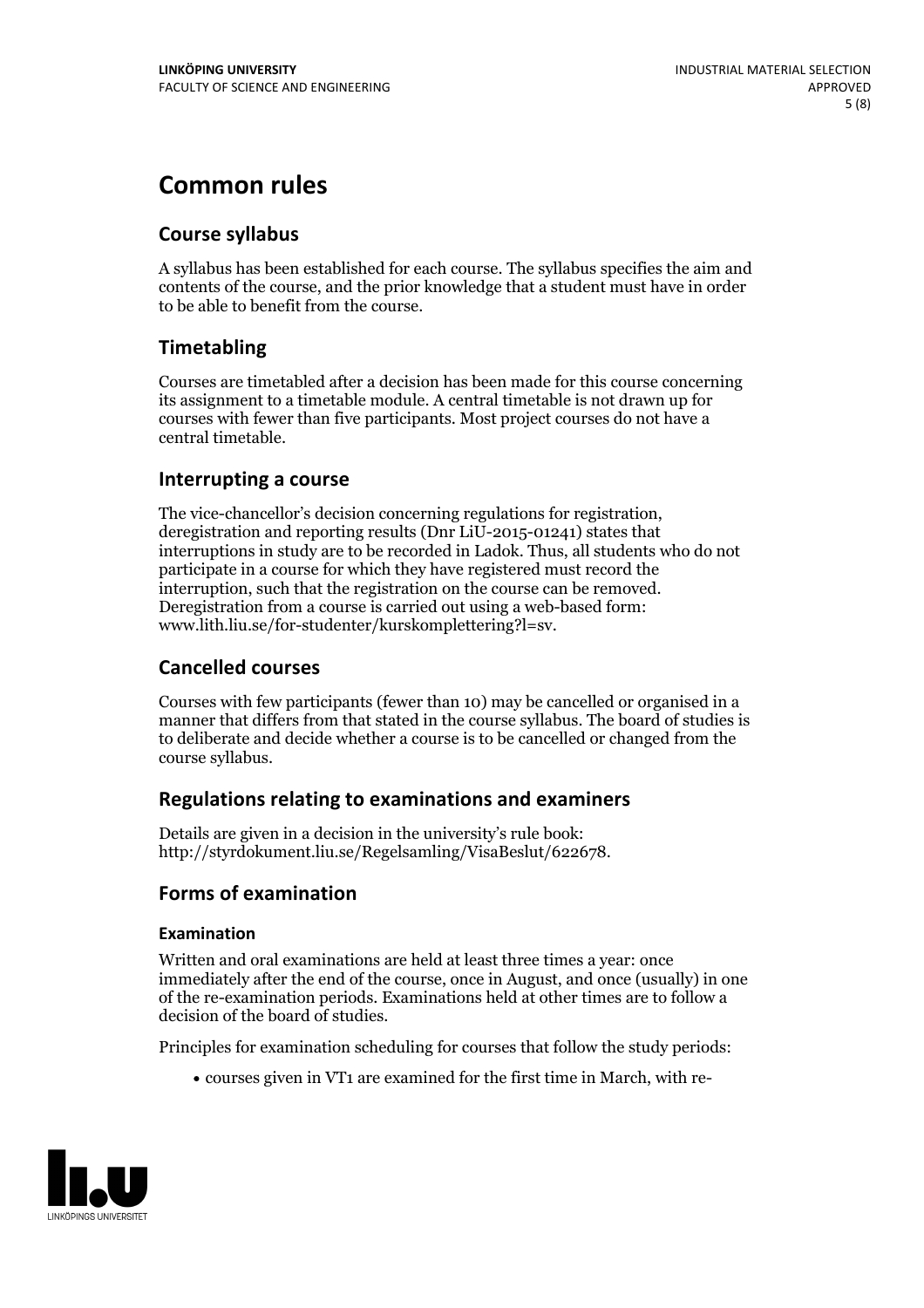examination in June and August

- courses given in VT2 are examined for the first time in May, with re-examination in August and October
- courses given in HT1 are examined for the first time in October, with re-examination in January and August
- courses given in HT2 are examined for the first time in January, with re-examination at Easter and in August.

The examination schedule is based on the structure of timetable modules, but there may be deviations from this, mainly in the case of courses that are studied and examined for several programmes and in lower grades (i.e. 1 and 2).

- Examinations for courses that the board of studies has decided are to be held in alternate years are held only three times during the year in which
- the course is given.<br>• Examinations for courses that are cancelled or rescheduled such that they are not given in one or several years are held three times during the year that immediately follows the course, with examination scheduling that corresponds to the scheduling that was in force before the course was cancelled or rescheduled.<br>• If teaching is no longer given for a course, three examination occurrences
- are held during the immediately subsequent year, while examinations are at the same time held for any replacement course that is given, or alternatively in association with other re-examination opportunities. Furthermore, an examination is held on one further occasion during the next subsequent year, unless the board of studies determines otherwise.<br>• If a course is given during several periods of the year (for programmes, or
- on different occasions for different programmes) the board orboards of studies determine together the scheduling and frequency of re-examination occasions.

#### **Registration for examination**

In order to take an examination, a student must register in advance at the Student Portal during the registration period, which opens 30 days before the date of the examination and closes 10 days before it. Candidates are informed of the location of the examination by email, four days in advance. Students who have not registered for an examination run the risk of being refused admittance to the examination, if space is not available.

Symbols used in the examination registration system:

- \*\* denotes that the examination is being given for the penultimate time.
- \* denotes that the examination is being given for the last time.

#### **Code of conduct for students during examinations**

Details are given in a decision in the university's rule book: http://styrdokument.liu.se/Regelsamling/VisaBeslut/622682.

#### **Retakes for higher grade**

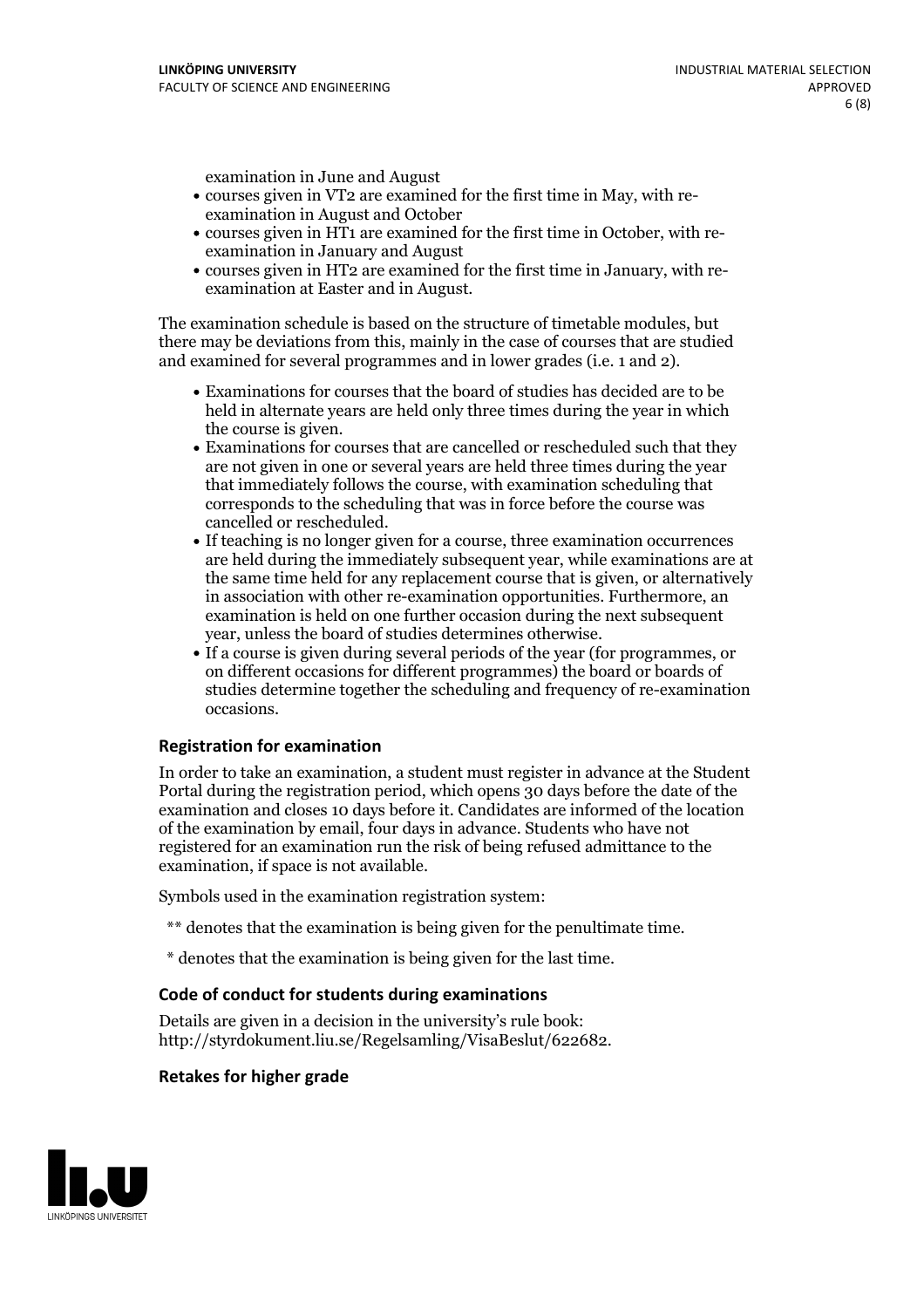Students at the Institute of Technology at LiU have the right to retake written examinations and computer-based examinations in an attempt to achieve a higher grade. This is valid for all examination components with code "TEN" and "DAT". The same right may not be exercised for other examination components, unless otherwise specified in the course syllabus.

#### **Retakes of other forms of examination**

Regulations concerning retakes of other forms of examination than written examinations and computer-based examinations are given in the LiU regulations for examinations and examiners, http://styrdokument.liu.se/Regelsamling/VisaBeslut/622678.

#### **Plagiarism**

For examinations that involve the writing of reports, in cases in which it can be assumed that the student has had access to other sources (such as during project work, writing essays, etc.), the material submitted must be prepared in accordance with principles for acceptable practice when referring to sources (references or quotations for which the source is specified) when the text, images, ideas, data, etc. of other people are used. It is also to be made clear whether the author has reused his or her own text, images, ideas, data, etc. from previous examinations.

A failure to specify such sources may be regarded as attempted deception during examination.

#### **Attempts to cheat**

In the event of <sup>a</sup> suspected attempt by <sup>a</sup> student to cheat during an examination, or when study performance is to be assessed as specified in Chapter <sup>10</sup> of the Higher Education Ordinance, the examiner is to report this to the disciplinary board of the university. Possible consequences for the student are suspension from study and a formal warning. More information is available at https://www.student.liu.se/studenttjanster/lagar-regler-rattigheter?l=sv.

#### **Grades**

The grades that are preferably to be used are Fail (U), Pass (3), Pass not without distinction  $(4)$  and Pass with distinction  $(5)$ . Courses under the auspices of the faculty board of the Faculty of Science and Engineering (Institute of Technology) are to be given special attention in this regard.

- 1. Grades U, 3, 4, 5 are to be awarded for courses that have written
- examinations. 2. Grades Fail (U) and Pass (G) may be awarded for courses with <sup>a</sup> large degree of practical components such as laboratory work, project work and group work.

#### **Examination components**

- 
- 1. Grades U, 3, 4, <sup>5</sup> are to be awarded for written examinations (TEN). 2. Grades Fail (U) and Pass (G) are to be used for undergraduate projects and other independent work.